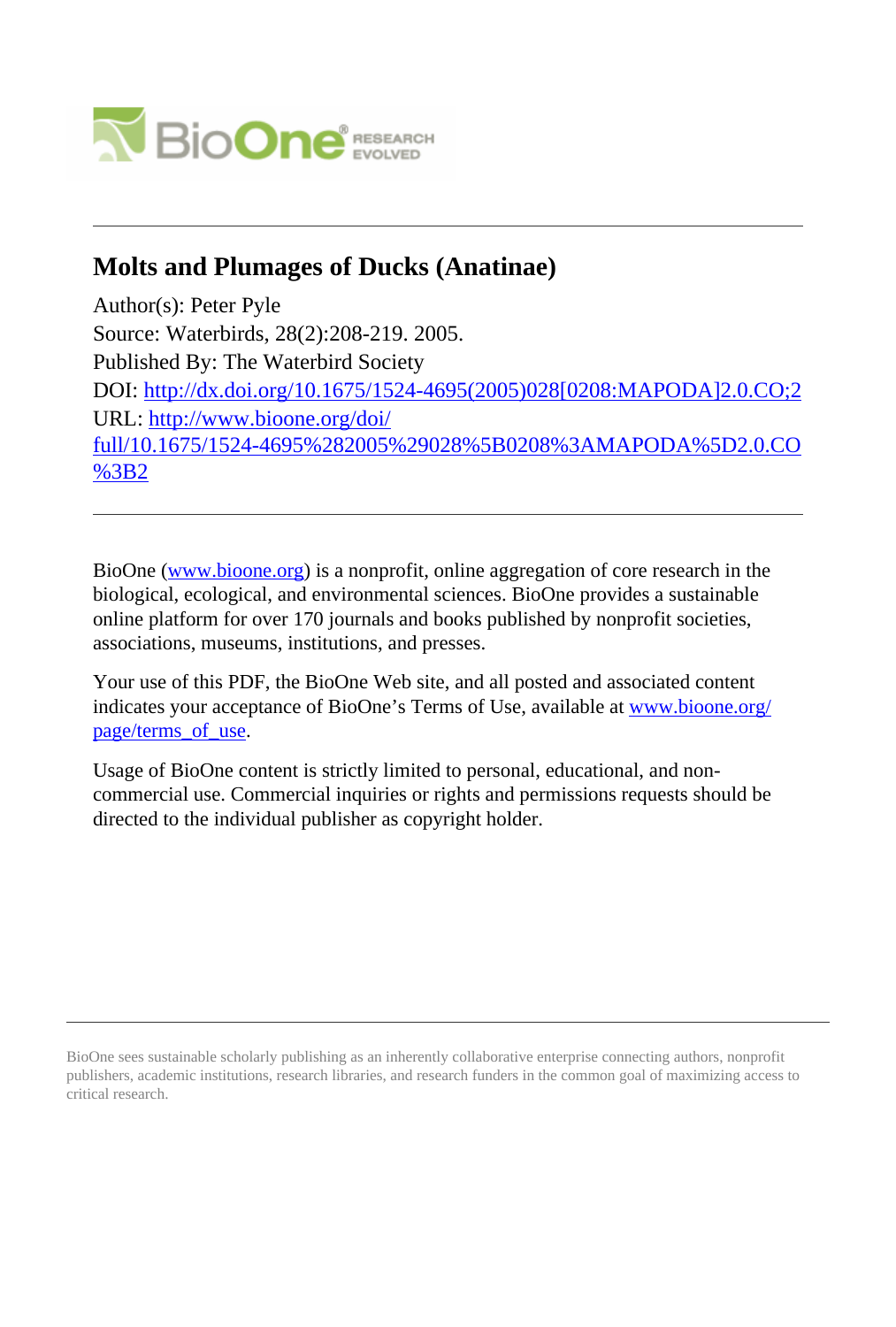## **Molts and Plumages of Ducks (Anatinae)**

#### PETER PYLE

 The Institute for Bird Populations, P.O. Box 1436, Point Reyes Station, CA 94956, USA Internet: ppyle@birdpop.org

**Abstract.**—Ducks are unusual in that males of many species acquire brightly pigmented plumages in autumn rather than in spring. This has led to confusion in defining molts and plumages, using both traditional European terminology and that proposed by Humphrey and Parkes (1959). To investigate molt patterns in waterfowl relative to molt and plumage nomenclature, 2,227 specimens of ducks and geese were examined. Both the "first prebasic" ("post-juvenile" using traditional European terminology) and the "definitive prebasic" ("adult post-breeding") body molts in most ducks, the latter producing the cryptic spring (female) and summer (male) plumages preceding the wing molt, are considerably more variable and less extensive than reported. By contrast, the "definitive prealternate" ("adult pre-breeding") body molt of most ducks, which follows the wing molt and produces the brightly colored plumages of males, is complete or virtually so. Based upon presumed homologies with the molts of geese, the wing molt and ensuing complete body molt of ducks are better considered the prebasic rather than the prealternate molt and, thus, the bright feathering of male ducks should be considered the basic plumage. The incomplete and ephemeral cryptic plumages, attained by some ducks in spring and summer, may have evolved more recently in species that benefit from camouflage at this time, and should be considered alternate plumages. The molts and plumages of the adult Ruddy Duck (*Oxyura jamaicensis*) appear to be homologous with those of other Anatine ducks, with a slight temporal shift in the hormonal cycles that control pigment deposition (as opposed to differences in molt patterns) explaining the differences in plumage-coloration patterns in males. Because feather pigment-deposition patterns are controlled by various factors related to seasonal and reproductive phenomena, which differ considerably both among and within taxa, plumage color should not be a critical factor in attempts to define homologous molts and plumages. *Received 25 July 2004, accepted 12 January 2005.*

**Key words.**—*Anas*, *Anser*, duck, molt terminology, *Melanitta*, *Oxyura jamaicensis*, plumage, Ruddy Duck, scoter. Waterbirds 28(2): 208-219, 2005

Among birds, many ducks (Subfamily Anatinae) are unusual in that brightly pigmented plumages of males are acquired in autumn rather than spring. In boreal species, feathers of the wing tracts (including the primaries, secondaries, and wing coverts) are replaced synchronously in the late summer or early autumn, in between two separate molts of body-feather tracts (Cramp and Simmons 1977; Hohman *et al.* 1992; Bellrose and Holm 1994). In *Anas*, *Aythya*, and *Somateria*, the body molt prior to the wing molt occurs in the early spring in females and in the summer in males, often producing a cryptic plumage that provides camouflage for females during nesting and for both sexes during the flightless period accompanying wing molt (Hohman *et al.* 1992). Jackson (1915) first suggested that this summer body molt in males be aligned with the wing molt to form the complete annual molt. Because the body feathering produced by this molt was cryptic, Jackson considered it the "winter plumage," followed by a partial molt into the brightly pigmented

"summer plumage," which occurs primarily in winter. Variations of this interpretation have persisted in the literature (Schiøler 1921; Witherby *et al.* 1939; Dement'ev and Gladkov 1952; Oberholser 1974; Cramp and Simmons 1977; Marchant and Higgins 1990; but see Sutton 1932; Stresemann 1948). Consequently, the bright plumages acquired in autumn have been referred to as "nuptial" or "breeding," and the cryptic summer plumages acquired in spring and summer as "eclipsed" or "non-breeding," despite confusion resulting from the fact that females of these genera nest in "non-breeding" plumage (*cf.* Cramp and Simmons 1977).

Humphrey and Parkes (1959) cited such confusion in support of their revised molt and plumage nomenclature, which excluded terms correlated with "seasonal, reproductive, developmental, or other phenomena" within the annual cycle. The "Humphrey-Parkes" (H-P) system attempts to recognize homologous molts across taxa by defining a "molt cycle" (usually a year in boreal species) during which a single complete or near-complete molt oc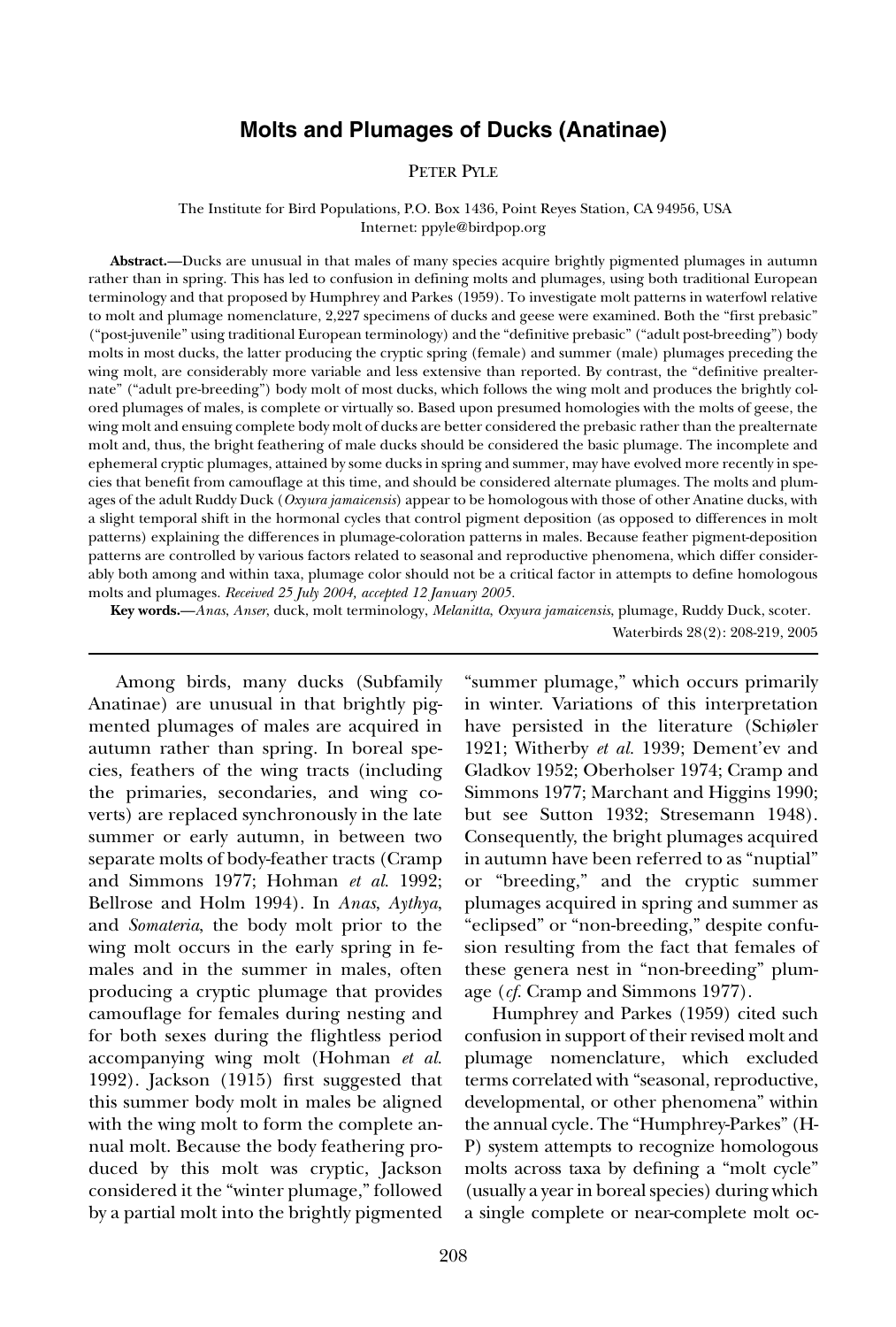curs and is termed the "prebasic molt." Additional, less-complete inserted molts, defined by the shedding of feathers more than once within the molt cycle, are termed "prealternate molts," and if more than one inserted molt occurs, the second inserted molt (defined by the replacement of feathers three times within the molt cycle) is termed the "presupplemental molt." Regarding molts in adult ducks, Humphrey and Parkes concurred with previous opinion that the spring/ summer body molt should be aligned with the wing molt, terming this the complete prebasic ("post-breeding" of traditional European terminology) molt resulting in "basic plumage," followed by the partial prealternate ("prebreeding") molt in autumn resulting in "alternate plumage." Humphrey and Parkes reasoned that the bright plumage stage in males has evolved more recently, and should be considered the alternate plumage to conform to nomenclature in other birds that have bright seasonal plumages.

Palmer (1972) further elaborated upon H-P molt and plumage terminology in ducks and subsequently (Palmer 1976) applied it to the molts and plumages of all North American species. Palmer defined duck molts in the first cycle as consisting of a partial "first prebasic" ("post-juvenile") molt of all or most body feathers in late summer, followed rapidly by another partial "first prealternate" ("first pre-breeding") molt of all body feathers in autumn and winter, resulting in bright first-winter plumages in males. The Ruddy Duck (*Oxyura jamaicensis*) differs from other North American species in that adult males acquire bright plumage during a prealternate molt in spring rather than in autumn, and the complete prebasic molt consists of the wings followed by the body molt in early autumn (Palmer 1976). The H-P molt and plumage terminology for ducks described by Palmer (1972, 1976) has been widely accepted in North America (Hohman *et al.* 1992; Poole and Gill 1992-2003), and this sequence and extent of molts and plumages (albeit with different terminologies) has been accepted throughout the world (Dement'ev and Gladkov 1952; Cramp and Simmons 1977; Marchant and Higgins 1990).

Despite an extensive literature, gaps remain in our understanding of the precise timing and extent of molts in ducks (Hohman *et al.* 1992). Palmer (1976) described the first prebasic (post-juvenile) molt as involving most or all body feathers; however, the few studies that have critically examined this molt either have involved captive ducks subjected to non-natural feeding and lighting regimes that likely affected molts (Weller 1957, 1970), or have found it at most to include only a few feathers of the head or underparts (Mendall 1958; Oring 1968; Bellrose and Holm 1994). Furthermore, studies such as that of Hochbaum (1944) have suggested that the summer body molt in certain adult ducks, defined as part of the prebasic or post-breeding molt, might be limited to a small proportion of feathers or be lacking altogether, such that males molted directly from one bright plumage to the next, without a more cryptic summer plumage. Humphrey and Parkes (1959) and Palmer (1976) acknowledged Hochbaum's (and other similar) findings, but did not discuss the discrepancy in H-P terminology that results from the replacement of alternate with alternate feathering without an intervening basic plumage.

To investigate molt phenology in ducks relative to molt and plumage terminology, 2,227 specimens of North American ducks and geese (Anserinae), the latter widely considered ancestral to ducks (Delacour and Mayr 1945; Palmer 1976), were examined. The objectives were: (1) to confirm the timing and determine the extent of each molt in ducks; and (2) to attempt tracing the evolution of homologous molts from Anserinae (which lack additional inserted molts) to Anatinae in order to properly apply molt terminology to ducks.

#### METHODS

Specimens of geese and ducks were examined at the California Academy of Sciences (CAS), San Francisco; the Museum of Vertebrate Zoology (MVZ), University of California at Berkeley; the Museum of Wildlife and Fisheries Biology (MWFB), University of California at Davis; the Provincial Museum of Alberta (PMA), Edmonton; and the National Museum of Natural History (USNM), Washington, D.C. Specimens examined were collected throughout the year (sample range 119-230 per month) and throughout North and Central America.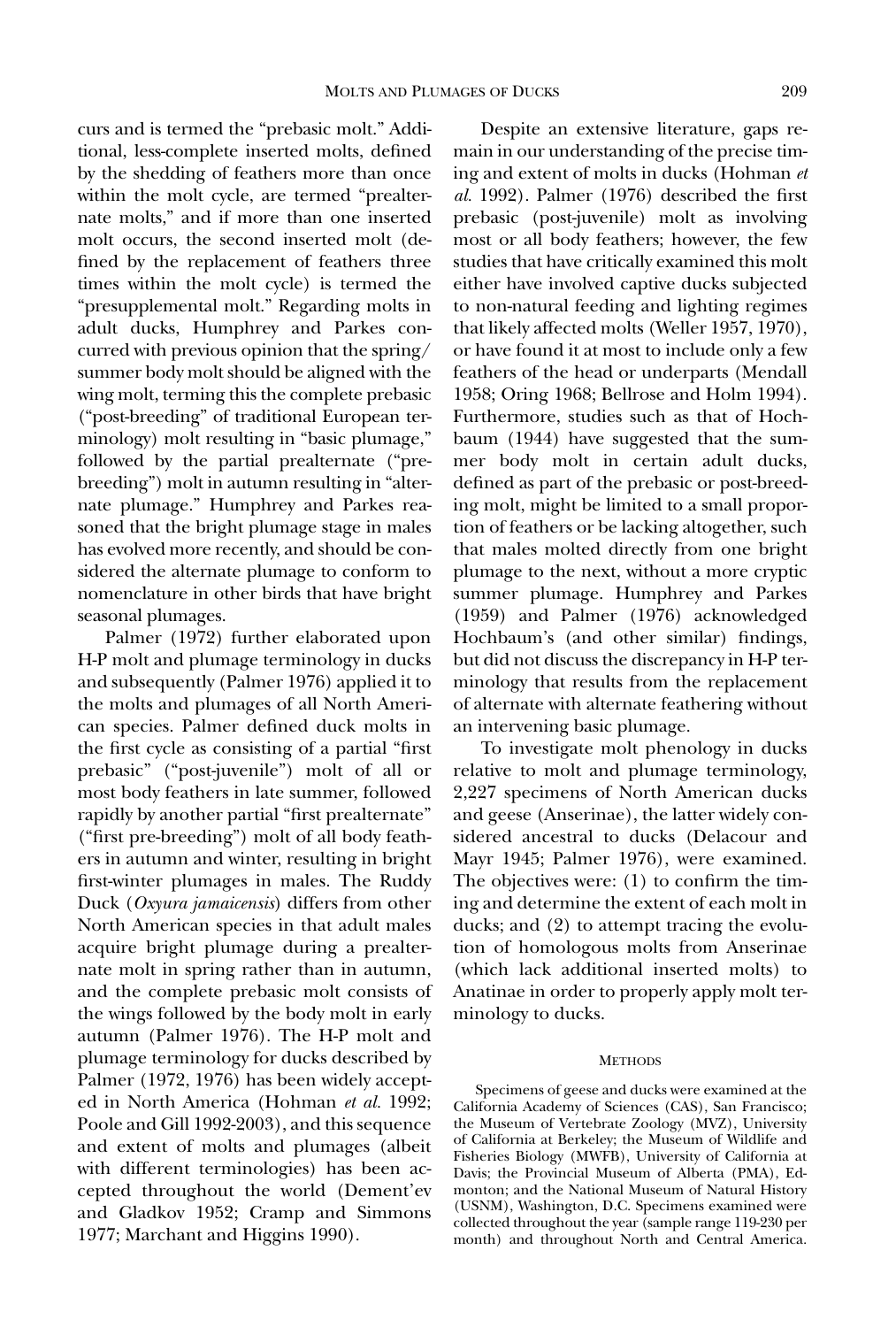Age when collected and sex were determined for each specimen, as based primarily on plumage of the wing (*cf.* Palmer 1976; Carney 1992) combined with information noted on the specimen label. Juveniles could be recognized by their more rounded feathers, contrasting with the larger and squarer feathers of adults (Palmer 1972, 1976; Cramp and Simmons 1977; Marchant and Higgins 1990). Based on specimen availability (especially in summer) and divergent molt and plumage patterns, six species of Anserine geese (*Anser albifrons*, *Chen canagica*, *C. caerulescens*, *C. rossi*, *Branta canadensis*, and *B. bernicula*), 11 species of *Anas* ducks (*strepera*, *penelope*, *americana*, *rubripes*, *platyrhyncos*, *fulvigula*, *discors*, *cyanoptera*, *clypeata*, *acuta*, and *crecca*), three species of *Melanitta* scoters (*perspicillata*, *fusca*, and *nigra*), and one species of *Oxyura* (Ruddy Duck) were selected for detailed examinations of molt and plumage phenology. For each of these four groups, at least 20 specimens collected during each month of the year were examined.

For each taxon, temporal periods of molt resulting in each plumage stage were determined, and extent of the molt resulting in the plumage was estimated. Specimens ( $N = 575$ ) were considered to be undergoing "active molt" if >10% of contour feathers within any of six body regions (defined by Billard and Humphrey 1972) were found to be missing or growing. Contour feathers throughout these regions were lifted and examined (*cf*. Pyle and Howell 2004), and the proportion of pins or developing feathers was estimated. Within this group, specimens on which the primaries and secondaries were missing or growing  $(N = 79)$  were considered in "wing" molt". Temporal ranges for body-feather molts and wing molts were calculated based on mean Julian date of specimens in active molt ±2 S.D., to encompass an estimated 96% of the molting periods.

In specimens not showing active feather replacement ( $\hat{N}$  = 1,652), extent of the previous molt was estimated by critically examining body feathers for contrasts in size, shape, quality, wear, and coloration, as compared to those of corresponding feather tracts in specimens collected in the plumage or molt antecedent to the plumage in question. For males of most North American Anatinae, the proportion of feathers replaced within each tract (to the nearest 10%) was estimated by changes in color between succeeding feather generations in most tracts. The assumption was not made, however, that change in feather color equated to change in feather generation. Therefore, qualitative assessments of feather color were performed on each feather generation in male ducks (excluding three taxa, Mottled Duck *Anas fulvigula*, Black Duck *A. rubripes*, and "Mexican Duck" *A. platyrhynchos diazi*, that lack bright plumages in males), in consideration of relative feather wear. In juveniles of both sexes, replacement of feathers could be assessed by contrasts in shape and wear between the smaller and rounder juvenal feathers and the replaced, larger and squarer feathers. The term "cryptic" is used to indicate duller or browner feathers typical of juvenal plumage, females, and many males in summer, and the term "brightly colored" is used to indicate pigmented display feathers acquired by males for courting. For female ducks, assessment of molt extent in adults was more difficult due to greater similarities in plumage pigmentation patterns between successive generations; thus, data from females were interpreted with more caution. In Anserinae, feathers in both sexes were large and more readily assessed for comparative feather-replacement patterns.

For each specimen, the timing of rectrix and tertial replacement as well as the number of feathers replaced (symmetrically on both sides of the tail or both wings) during the preceding molt was recorded. Over 1,400 specimens of 18 other species of North American ducks were also examined for general evaluation of molt and plumage patterns in comparison with taxa examined more critically.

Throughout the results section I follow the "traditional" molt and plumage terminology of Humphrey and Parkes (1959), as detailed by Palmer (1972, 1976). Traditional European terms for each molt in ducks are also indicated. A "revised" H-P terminology, presented in Figure 1 and the discussion, includes modifications based on the results of this study and those proposed by Howell *et al.* (2003) for first-cycle molts.

#### **RESULTS**

Within each taxonomic grouping, few significant differences were found in the timing or extent of molt between species. Within *Anas*, the traditional "prealternate" ("prebreeding") molts of *A. discors*, *A. cyanoptera*, and *A. clypeata* (Blue-winged Teal, Cinnamon Teal, and Northern Shoveler), pooled, occurred significantly later than in other species (see below). Thus, except in these cases, species within each taxon were pooled to derive summary statistics on molt timing and extents. Likewise, little geographic variation (based on collection locality) appeared to be evident.

#### Molt in Anserinae

The temporal period for the traditional first prebasic (post-juvenile) molt in geese, based on 124 specimens in active molt, was 22 September to 6 March (Fig. 1A), commencing on the summering grounds and concluding on the wintering grounds. This molt included approximately half of the body feathers, on average (Table 1): most or all of the head and neck, and much of the upper back (including the scapulo-humerals), breast, and sides, but little of the belly, lower back or rump (Table 2). At least one tertial was replaced on 29% of individuals and rectrices had been replaced on 81% of the specimens (mean  $7.1 \pm 7.8$  [S.D.] of 16 rectrices). The sequence of body molt in both geese and ducks, as based on proportions of feathers in active molt, generally proceeded anterior-ventrally, commencing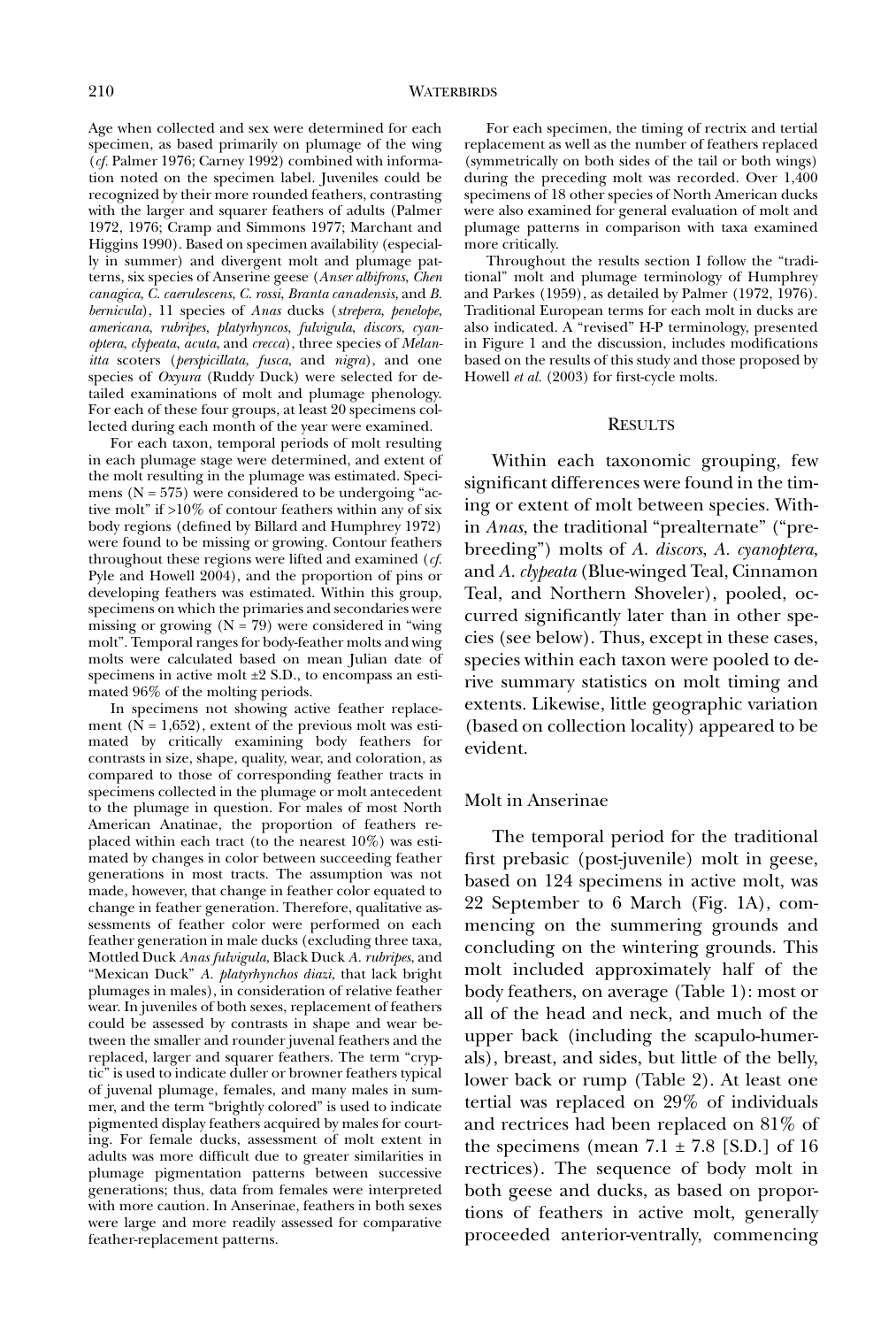

**Figure 1. Graphic representation of the timing of molts in North American waterfowl and a comparison of molt terminologies; see text for methods used to determine commencement and termination dates. Extents of molts are represented by line style and thickness: dotted lines represent molts of body tracts that are very limited, or absent in some to most individuals; dashed lines represent body molts that are partial and occur in most or all individuals; thinner solid lines represent body molts that are complete or nearly complete in all individuals; and thicker solid lines represent wing molts. Abbreviations for traditional molts are as follows: PB1—first prebasic (post-juvenile) molt; DPB—definitive prebasic (adult post-breeding) molt; PA1—first prealternate (first pre-breeding) molt; and DPA—definitive prealternate (adult pre-breeding) molt. The temporal periods for males and females were separated only when the sex-specific difference in timing was significant (ANOVA, P < 0.05).**

with the head, neck, upper back, breast, and flanks, and concluding with lower scapulars and vent. Typically, the tertials and rectrices were the last feathers to be replaced during this molt, often in winter or early spring, following replacement of body feathers.

During the definitive prebasic (adult post-breeding) molt in adult geese, wing molt occurred from 30 June to 22 August (N = 22; Fig. 1A). In individuals, replacement of wing feathers preceded molt of body feathers, tertials, and rectrices, which occurred from 11 August to 15 October ( $N = 16$ ; Fig. 1A). This sequence of molt was exemplified by series of adult Emperor Geese (*Chen can-* *igula*; CAS 31159-31166, MVZ 60844-60845) and Brant (*Branta bernicula*; CAS 31168 and 31170-31176) from Nunivak Island, Alaska, collected in August and September 1927: specimens that were completing growth of the primaries (e.g., CAS 31159-60, MVZ 60844-45, and CAS 31170-31172) had just begun molt of the body feather tracts. The longest scapulars and rectrices were the last feathers replaced during this molt. The definitive prebasic molt of geese was complete or nearly so (Table 1), a small proportion of upper wing coverts, rectrices, and/or feathers of other tracts (Table 2) occasionally being retained.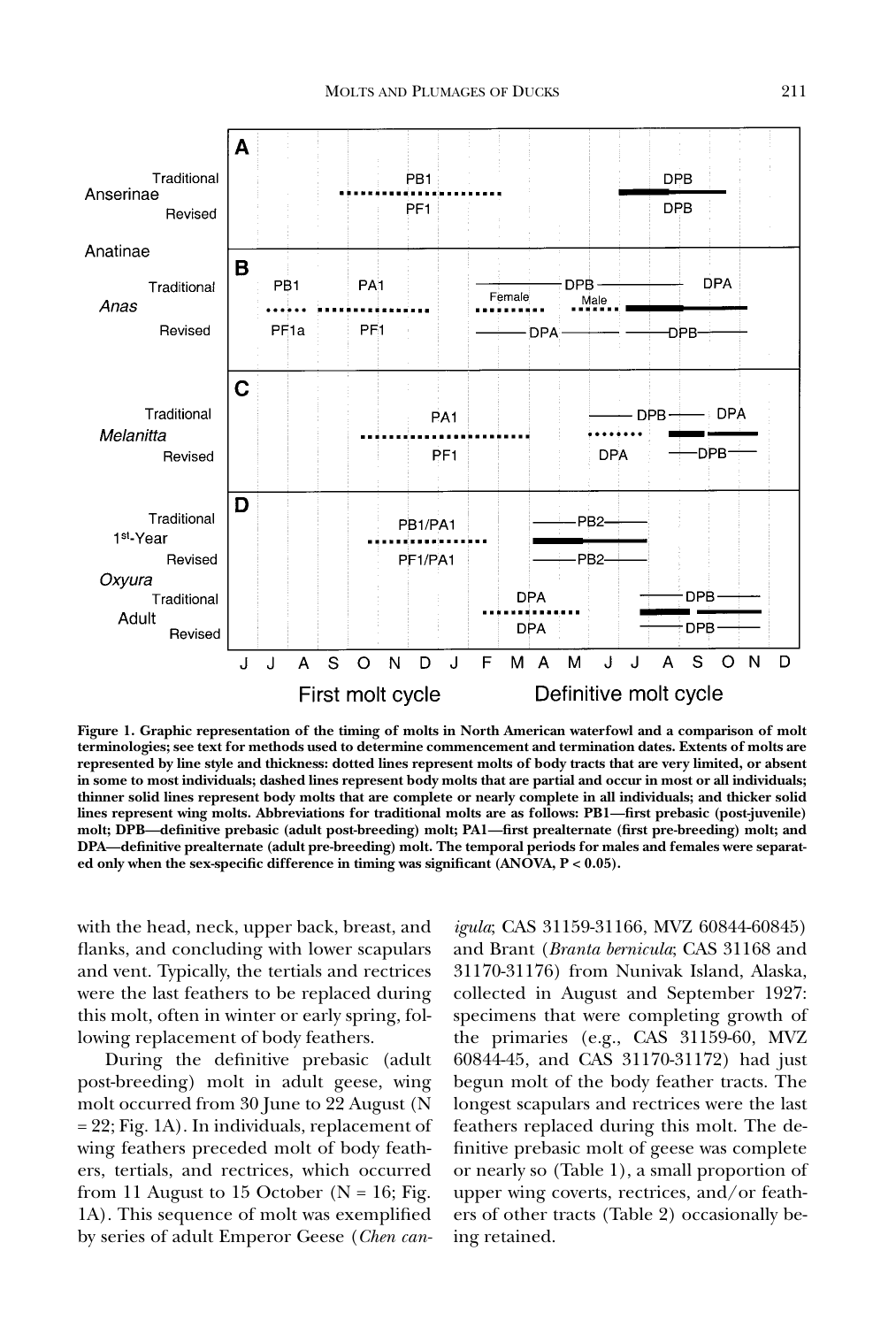| minology in parentheses). See Figure 1 for the sea<br>2), as determined for each molt from an animal<br>plumage<br>and                                                                                                                                                          | strategies. Asterisks following male                                                                                                                                                                                                                        |                                                                                                                                                                    |                                                                                                                                                    |                                                                                                                                                                                                |                                                                                                                                                 |                                                                                                                                              |                                                                                                                                                                                               |                                                                                                                                                       |                                                                                                                                             |                                                                                                                                                                                                    |                                                                                                                                                                                                  |                                                                                                                                       |                                                                                |
|---------------------------------------------------------------------------------------------------------------------------------------------------------------------------------------------------------------------------------------------------------------------------------|-------------------------------------------------------------------------------------------------------------------------------------------------------------------------------------------------------------------------------------------------------------|--------------------------------------------------------------------------------------------------------------------------------------------------------------------|----------------------------------------------------------------------------------------------------------------------------------------------------|------------------------------------------------------------------------------------------------------------------------------------------------------------------------------------------------|-------------------------------------------------------------------------------------------------------------------------------------------------|----------------------------------------------------------------------------------------------------------------------------------------------|-----------------------------------------------------------------------------------------------------------------------------------------------------------------------------------------------|-------------------------------------------------------------------------------------------------------------------------------------------------------|---------------------------------------------------------------------------------------------------------------------------------------------|----------------------------------------------------------------------------------------------------------------------------------------------------------------------------------------------------|--------------------------------------------------------------------------------------------------------------------------------------------------------------------------------------------------|---------------------------------------------------------------------------------------------------------------------------------------|--------------------------------------------------------------------------------|
|                                                                                                                                                                                                                                                                                 |                                                                                                                                                                                                                                                             |                                                                                                                                                                    |                                                                                                                                                    |                                                                                                                                                                                                |                                                                                                                                                 |                                                                                                                                              |                                                                                                                                                                                               | Molts                                                                                                                                                 |                                                                                                                                             |                                                                                                                                                                                                    |                                                                                                                                                                                                  |                                                                                                                                       |                                                                                |
|                                                                                                                                                                                                                                                                                 |                                                                                                                                                                                                                                                             |                                                                                                                                                                    | First prebasic<br>post-juvenile)                                                                                                                   |                                                                                                                                                                                                |                                                                                                                                                 | (first pre-breeding)<br>First prealternate                                                                                                   |                                                                                                                                                                                               |                                                                                                                                                       | (adult post-breeding)<br>Definitive prebasic                                                                                                |                                                                                                                                                                                                    |                                                                                                                                                                                                  | Definitive prealternate<br>(adult pre-breeding)                                                                                       |                                                                                |
| Iaxon                                                                                                                                                                                                                                                                           | Sex                                                                                                                                                                                                                                                         | K                                                                                                                                                                  | S.D.                                                                                                                                               | z                                                                                                                                                                                              | K                                                                                                                                               | S.D.                                                                                                                                         | z                                                                                                                                                                                             | $\%$                                                                                                                                                  | S.D.                                                                                                                                        | z                                                                                                                                                                                                  | $\%$                                                                                                                                                                                             | S.D.                                                                                                                                  | z                                                                              |
| Anserinae<br>Anatinae                                                                                                                                                                                                                                                           |                                                                                                                                                                                                                                                             | $\ddot{ }$                                                                                                                                                         | $18\,$                                                                                                                                             | 56                                                                                                                                                                                             |                                                                                                                                                 |                                                                                                                                              |                                                                                                                                                                                               | $98$                                                                                                                                                  | F.                                                                                                                                          | 340                                                                                                                                                                                                |                                                                                                                                                                                                  |                                                                                                                                       |                                                                                |
| Ans                                                                                                                                                                                                                                                                             |                                                                                                                                                                                                                                                             |                                                                                                                                                                    | $\overline{4}$                                                                                                                                     |                                                                                                                                                                                                |                                                                                                                                                 |                                                                                                                                              |                                                                                                                                                                                               |                                                                                                                                                       |                                                                                                                                             |                                                                                                                                                                                                    |                                                                                                                                                                                                  |                                                                                                                                       |                                                                                |
| Melanita                                                                                                                                                                                                                                                                        | <b>NK NK</b> NK                                                                                                                                                                                                                                             |                                                                                                                                                                    | $\circ$ $\circ$                                                                                                                                    |                                                                                                                                                                                                | 72.58                                                                                                                                           | $25 - 11$                                                                                                                                    |                                                                                                                                                                                               | 32 3 4<br>34 3 4                                                                                                                                      | 2877000                                                                                                                                     |                                                                                                                                                                                                    |                                                                                                                                                                                                  | $\omega - \omega$                                                                                                                     | $\begin{array}{c} 48 \\ 90 \\ 84 \\ \end{array}$                               |
| Oxyura                                                                                                                                                                                                                                                                          |                                                                                                                                                                                                                                                             |                                                                                                                                                                    | $\frac{20}{16}$                                                                                                                                    | $\mathbb{L}^{\circ}$ ລຶມ ລຶມ                                                                                                                                                                   | $\circ$                                                                                                                                         | $\circ$                                                                                                                                      | $\frac{162***}{128}$<br>128<br>128<br>2020 21                                                                                                                                                 | $\frac{100}{100}$                                                                                                                                     |                                                                                                                                             | 35<br>25                                                                                                                                                                                           |                                                                                                                                                                                                  | $\supseteq$                                                                                                                           | $42***$<br>32                                                                  |
| termination of the first prealternate molt,<br>rather than with the first prebasic molt. Re-<br>placement of these feathers is thus consid-<br>ered part of the first prealternate molt.<br>The extent of the first prealternate molt<br>in these two genera ranged from 38% of | see above). In <i>Melanitta</i> , the first prealternate<br>molt occurred from 15 October to 31 March<br>$(N = 43; Fig. 1C)$ . Replacement of juvenile ter-<br>tials and rectrices occurred in late autumn,<br>winter, or early spring, concurrent with the | Fig. 1B) but significantly later (ANOVA, $F_{1,63}$ =<br>83.8, P < 0.001), 16 October to 18 January, in<br>A. discors, A. cyanoptera, and A. clypeata ( $N = 26$ ; | ers was variable in both timing and extent. In<br>Anas, this molt occurred from 2 September to<br>16 November in most (eight) species ( $N = 38$ ; | was limited to 8-19% of the head, neck, upper<br>back, breast, and sides (Table 2) and did not<br>include any tertials or rectrices (see below).<br>The first prealternate molt of body feath- | Clangula, Bucephala, and Mergus) collected in<br>July to mid-October, also showed no evidence<br>of molt. In male Anas, the first prebasic molt | collected in July to mid October ( $N = 32$ )<br>were in active molt (Table 1, Fig. 1C). Juve-<br>niles (N = 77) of other genera (Somateria, | mens of juvenile Anas collected during this<br>time period did not show evidence of active<br>molt, fully retaining small and rounded juve-<br>nile feathers. Likewise, no juvenile Melanitta | 19 specimens of <i>Anas</i> in active molt (with in-<br>coming feathers cryptic in males) was 7 July-<br>22 August (Fig. 1B). Twenty-two other speci- | molt and that the brightly colored feathers<br>were acquired during the first prealternate<br>molt, as conventionally defined, the range of | to apparent overlap with the traditional "first<br>prealternate" ("first pre-breeding") body<br>molt. Assuming that the acquisition of cryptic<br>feathers in males was part of the first prebasic | found solely in Aix, Anas, and Aythya. Deter-<br>mination of the timing and extent of this tra-<br>ditional "first prebasic" ("post-juvenile")<br>molt, especially in females, was difficult due | apparent active molt during June through<br>mid-August, involving the replacement of<br>cryptic with cryptic feathering in males, was | First-cycle Molts in Anas and Melanitta<br>Among all Anatinae genera examined, |

#### 212 WATERBIRDS

### First-cycle Molts in *Anas* and *Melanitta*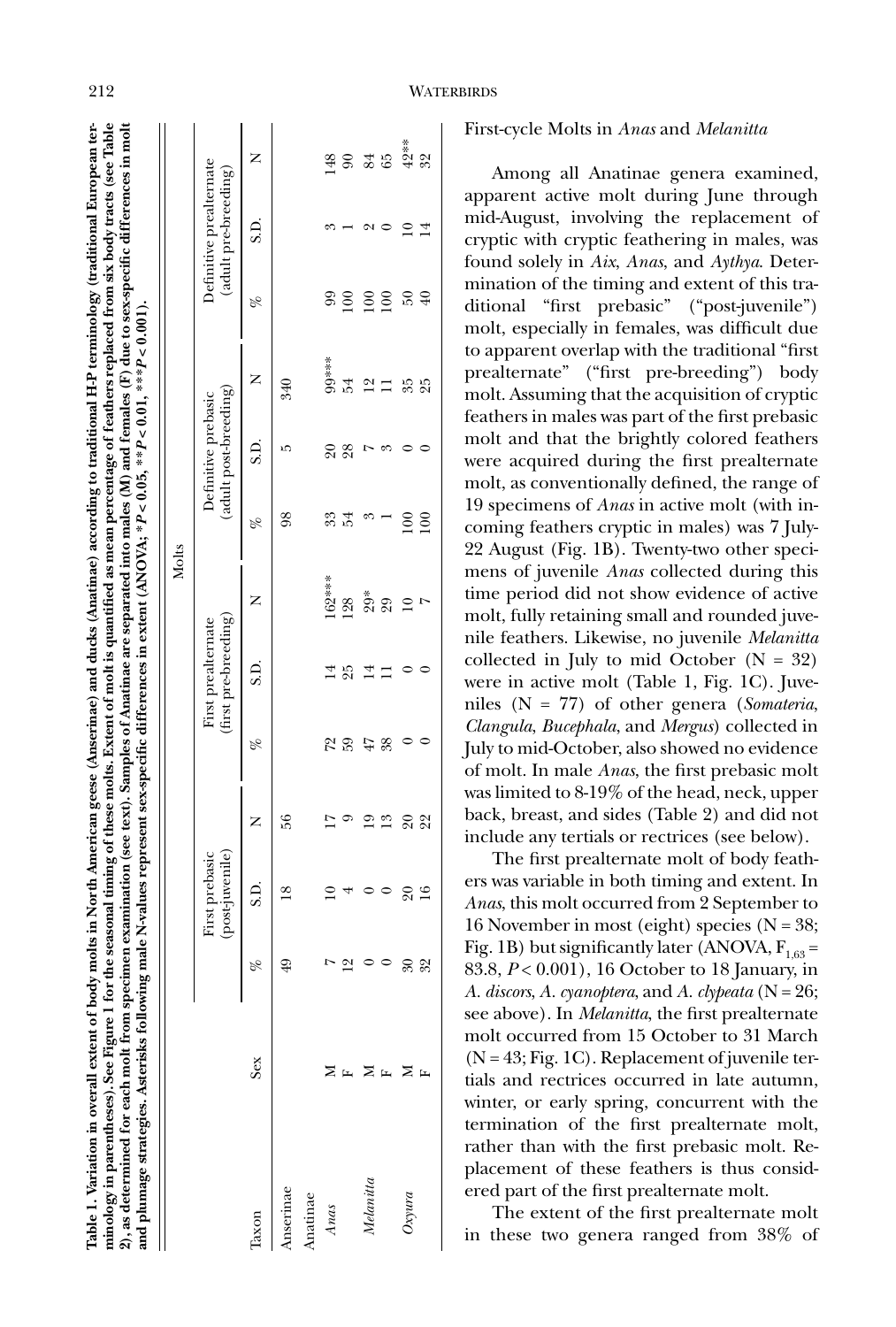Table 2. Variation in extent of body molts in geese (Anserinae) and male ducks (Anatinae) according to traditional H-P terminology (see Table 1). Extent of molt is quantified as<br>the mean percentage of feathers replaced fro **Table 2. Variation in extent of body molts in geese (Anserinae) and male ducks (Anatinae) according to traditional H-P terminology (see Table 1). Extent of molt is quantified as the mean percentage of feathers replaced from each of six body tracts as defined by Billard and Humphrey (1972). No replacement (0%) was recorded during the traditional first**

| prebasic (post-juvenile) molt of Melanitta or the |               |                 |                 |               | traditional first prealternate (first pre-breeding) molt of Oxyura for any of the six tracts (Table 1). |                  |                 |                   |                |                             |                         |                    |                          |
|---------------------------------------------------|---------------|-----------------|-----------------|---------------|---------------------------------------------------------------------------------------------------------|------------------|-----------------|-------------------|----------------|-----------------------------|-------------------------|--------------------|--------------------------|
|                                                   |               |                 | Head and neck   |               | Upper back/breast                                                                                       | Scapulo-humerals |                 | Mid-back and rump |                | Sides and flanks            |                         | Lower breast/belly |                          |
| Taxon/Molt                                        | z             | olo             | S.D.            | P6            | S.D.                                                                                                    | P6               | S.D.            | B,                | S.D.           | olo                         | S.D.                    | B,                 | S.D.                     |
| First prebasic<br>Anserinae                       | 156           | 55              | 26              | 55            |                                                                                                         |                  | 28              | ⊟                 | ග              | 63                          | 27                      | $\overline{10}$    |                          |
| Definitive prebasic                               | 340           | 99              | 4               | 99            | 32<br>6                                                                                                 | 66<br>99         | 4               | 57                | $\approx$      | 99                          | 4                       | 98                 | ာ ထ                      |
| Anatinae                                          |               |                 |                 |               |                                                                                                         |                  |                 |                   |                |                             |                         |                    |                          |
| Anas                                              |               |                 |                 |               |                                                                                                         |                  |                 |                   |                |                             |                         |                    |                          |
| First prebasic                                    | 26            | $\overline{12}$ | $\overline{19}$ | $^{9}$        | $\overline{19}$                                                                                         | $\circ$          |                 | $\circ$           | $\circ$        | ా                           | 22                      | $\circ$            | $\circ$                  |
| First prealternate                                | 290           | 67              | $\circ$         | 92            | $\circ$                                                                                                 | 9243             | $\supseteq$     | 57                | 29             | 84                          | $\overline{17}$         | 33                 | $\frac{32}{8}$           |
| Definitive prebasic                               | 153           | 46              | 29              | 52            | $\overline{31}$                                                                                         |                  | 33              | Ξ                 | 13             | $\,40$                      | 23                      | F)                 |                          |
| Definitive prealternate                           | 238           | $\infty$        | $\sim$          | 99            | 4                                                                                                       | $\infty$         | S               | $\epsilon$        | $\circ$        | $\infty$                    | $\sim$                  | 99                 | r.                       |
| Melanita                                          |               |                 |                 |               |                                                                                                         |                  |                 |                   |                |                             |                         |                    |                          |
| First prealternate                                | 58            | 73              | 22              | 66            | 25                                                                                                      | 66               | $^{18}$         | అ                 | ی              | $8^{\circ}$                 | $\overline{\mathbf{z}}$ | 0                  | $\circ$                  |
| Definitive prebasic                               | 23            | F.              | 12              | IJ            | 12                                                                                                      | $\circ$          | $\circ$         | $\circ$           | $\circ$        | $\mathcal{L}_{\mathcal{L}}$ | $\overline{16}$         | $\circ$            | $\circ$                  |
| Definitive prealternate                           | 149           | $\infty$        |                 | 99            | ₩                                                                                                       | $\infty$         | $\circ$         | 99                | $\mathfrak{D}$ | 8                           | $\sim$                  | 99                 | $\overline{\phantom{a}}$ |
| Oxyura                                            |               |                 |                 |               |                                                                                                         |                  |                 |                   |                |                             |                         |                    |                          |
| First prebasic                                    | 44            | 46              | Z               | 45            | ವ                                                                                                       | 24               | 36              |                   |                | 35                          | 25                      | っ                  |                          |
| Definitive prebasic                               | 60            | $\infty$        | $\frac{0}{16}$  | $\infty$      | $\circ$                                                                                                 | $^{100}$         | $\frac{15}{15}$ | $\infty$          | ၈ ၀ ဟ          | $\epsilon$                  | $\circ$                 | $\infty$           | $\circ\circ\circ$        |
| Definitive prealternate                           | $\mathcal{L}$ | $\overline{8}$  |                 | $\frac{5}{2}$ | $\overline{14}$                                                                                         | 85               |                 | F)                |                | $\mathbb{Z}$                | $\frac{8}{18}$          | $\circ$            |                          |

## MOLTS AND PLUMAGES OF DUCKS 213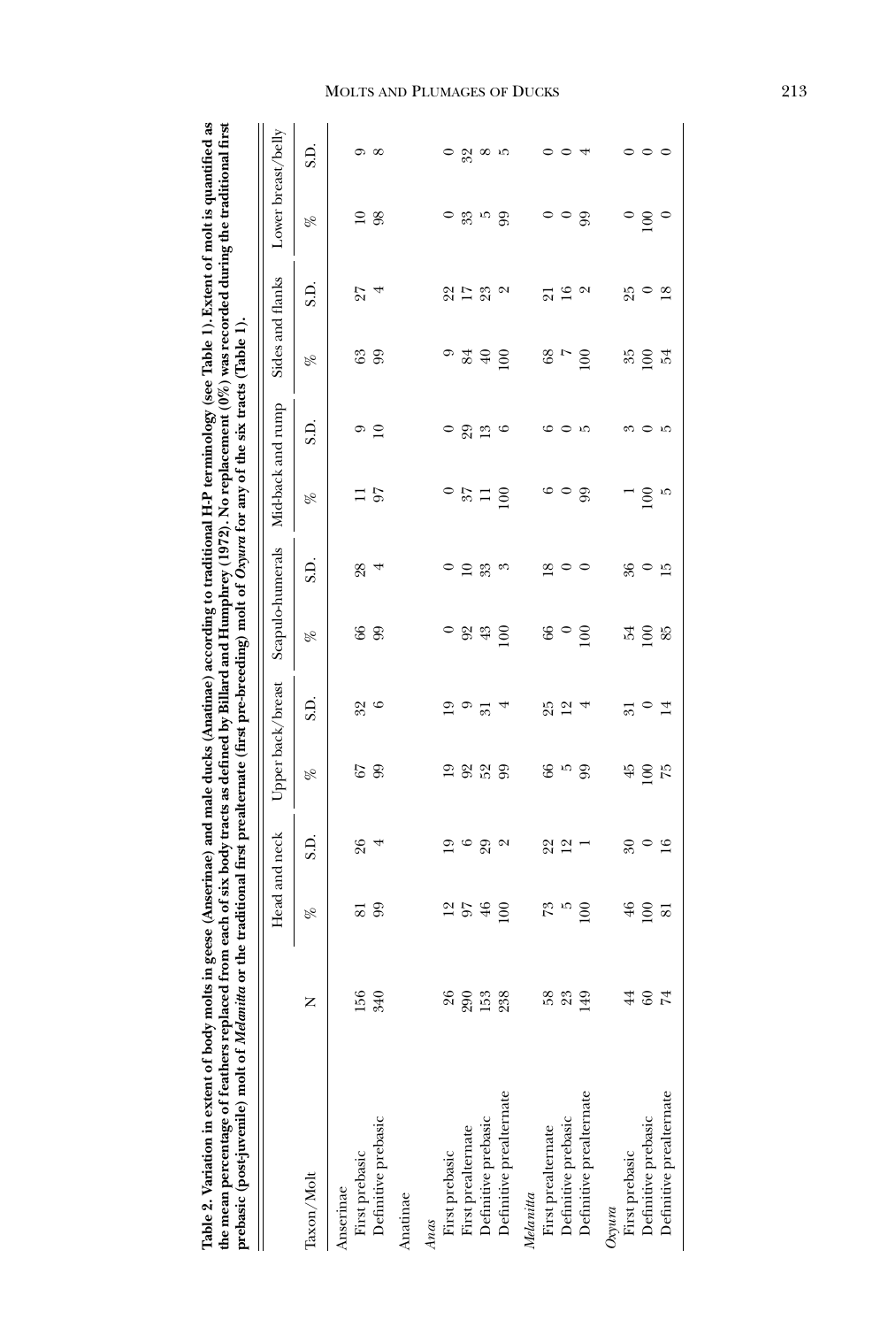feathers in female *Melanitta* to 72% of feathers in male *Anas* (Table 1). In both genera, this molt was more extensive in males than in females (Table 1), and in males it included a greater proportion of head, neck, upper back, breast, and side feathers than belly, lower back, or rump feathers (Table 2). Replacement of at least one tertial occurred in 36% of *Anas* and 21% of *Melanitta*, and replacement of rectrices occurred in 89% of *Anas* (mean  $9.1 \pm 9.2$  feathers of 16 total) and 66% of *Melanitta* (mean 6.5 ± 7.3 of 14 total). Because patterns of feather pigmentation were used to define this molt (see above) the proportions indicated in Tables 1 and 2 reflect the proportion of bright plumage encountered in first-alternate (first-winter) males of these genera. The timing and extent of the first prealternate molts of *Aix* and *Aythya* generally resembled those of *Anas*, being confined to autumn and early winter, whereas in other duck genera (*Somateria*, *Clangula*, *Bucephala*, and *Mergus*) they resembled those of *Melanitta*, being protracted through winter and early spring.

#### Definitive Molts in *Anas* and *Melanitta*

Replacement of body feathers during the traditional "definitive prebasic" ("adult postbreeding") molt was not complete in any individual of *Anas* and *Melanitta* (Tables 1 and 2). In *Anas* this partial body molt was highly sex-specific, occurring from 5 February to 19 April in females, and from 13 May to 1 July in males (Fig. 1B), and included a higher proportion of feathers in females than in males (Table 1). Among males, bright upperpart and breast feathers were replaced by cryptic feathers (Table 2), and females also replaced feathers predominantly among these tracts. Among both sexes of *Anas*, one or more tertials was replaced in 64% of birds, and one or more rectrices was replaced in 70% of birds (mean  $6.8 \pm 11.4$  of 16 feathers).

This molt also showed a high degree of individual variation, especially among females (Table 1). For example, an adult female Gadwall (*Anas strepera*) collected at Los Banos, California, on 8 May 1908 (CAS 11997) had replaced 90% of its body feathers, five inner secondaries (including tertials) on each wing, all 16 rectrices, and all but the distal 20% of the greater, median, and lesser secondary coverts; whereas another adult female Gadwall collected at the same location on 10 August 1908 (CAS 12464) had replaced only 27% of its body feathers and no tertials, rectrices, or wing coverts. Other adult females in this series (CAS 11998, 12277, 12585, and 12464) had intermediate spring molt extents. The definitive prebasic body molts of *Aix* and *Somateria* generally resembled those of *Anas* in the timing and extent of each sex.

There was little evidence for a definitive prebasic body molt in *Melanitta* (Table 1). Of 29 specimens examined during or just prior to wing molt, only two adult Surf Scoters (*M. perspicillata*), a female (CAS 73173) collected 8 July and a male (MVZ 115902), collected 25 August, showed evidence of this molt, in each case having replaced feathers of the nape and a small proportion of feathers within tracts of the upper back, upper breast, sides, and flanks (Table 2). Other adult Surf Scoters collected in late July and August (e.g., MVZ 31654 and 135919) showed no evidence of this molt (all feathers of males being worn and bright), and neither did a series of firstsummer White-winged Scoters (*M. fusca*) collected at Monterey Bay, California, on 29 August during wing molt (MVZ 18827-18831). In this series, the body tracts consisted of a mixture of very worn juvenal and moderately worn first-alternate (mean 44%) feathers (brightly colored in males), but no feathers that could be attributed to the traditional "second prebasic" ("first post-breeding") molt.

The wing molt of *Anas* occurred from 6 July to 4 September and that of *Melanitta* from 16 August to 23 September (Fig. 1B-C). The traditional "definitive prealternate" ("adult pre-breeding") body molts succeeded the wing molts, occurring from 26 August to 6 November in most *Anas* (N = 198; Fig. 1B); 7 October-4 February in *A. discors*, *A. cyanoptera*, and *A. clypeata* (N = 60; later than in other *Anas*, ANOVA  $F_{1.237} = 95.7$ ,  $P < 0.001$ ); and 29 September to 16 November in *Melanitta* (Fig. 1C). This body molt was essentially complete in both sexes and all species of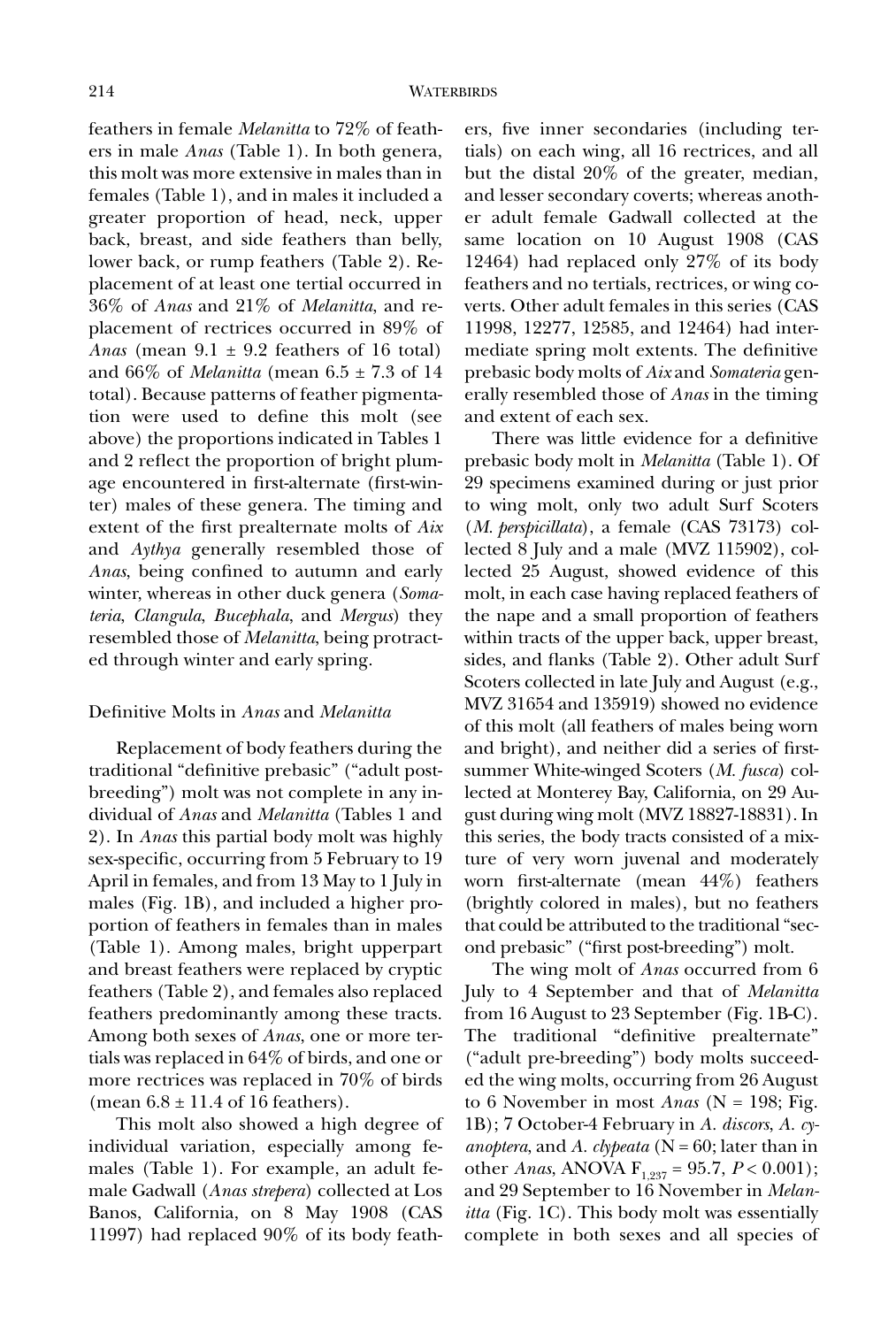both genera (Tables 1 and 2), and included the acquisition of bright plumage in males. Rectrices, and ornamental tertials and scapulars in *A. discors*, *A. cyanoptera*, and *A. clypeata*, were the last feathers to develop during this molt, as late as January or later on the winter grounds. All other genera of Anatinae, examined less critically, also appeared to have complete or near-complete definitive prealternate body molts.

#### Molts in *Oxyura*

The first prebasic (post-juvenile) molt of the Ruddy Duck (*Oxyura*) differed from those of *Anas* and *Melanitta* in occurring during the late autumn and winter, from 19 October to 18 February ( $N = 19$ ; Fig. 1D), and in being more extensive, including 30-33% of the body feathering (Table 1). Critical examination of 71 first-year Ruddy Ducks collected between 13 July and 12 April indicated that most or all of the juvenile plumage was retained through the first winter and early spring in many birds. Some birds had begun a body-feather molt with feathers of the face being replaced as early as 27 October (CAS 73241), whereas others collected as late as 22 February (CAS 22028) remained in complete or near-complete juvenile feathering. In males, this molt was primarily confined to the head, neck, upper back, breast, and sides (Table 2). Feathers replaced during the earlier portions of this molt (October-December) were cryptic in coloration whereas those replaced during later portions of this molt (January-March) were intermediate in color between cryptic and bright feathering. No tertials or rectrices were replaced during this molt.

The body molt described above spanned the periods of the traditional "first prebasic" ("post-juvenile") and "first prealternate" ("first pre-breeding") molts, but appeared to involve only a single replacement of feathers. Thus, 17 first-year birds collected between 25 February and 12 April showed no evidence of a separate first prealternate molt (Table 1). Subsequently, a first-year male collected on 7 May (CAS 13877) and a first-year female collected on 21 May (CAS 12058) were undergoing wing molt concurrent with complete rectrix molt, and eight other specimens of both sexes collected between 11 May (CAS 66554) and 29 September (USNM 197847) had new wing feathers and were undergoing a complete body molt, or had plumage and wear patterns consistent with a recent complete wing and body molt in first-year birds. Five of six males in this group showed a variable proportion of rufous coloration to the tips of the upper-back and upper-breast feathers. Thus, a complete second prebasic (first post-breeding) molt appears to occur between April and August in the *Oxyura* (Fig. 1D).

The definitive prealternate (adult prebreeding) molt in the *Oxyura*, as traditionally defined, occurred from 12 February to 18 May  $(N = 35; Fig. 1D)$ , and was partial (Table 1), replacing cryptic with bright feathers in appropriate body areas of males (Table 2). Most (85%) birds had replaced most to all rectrices (mean 11.0 of 14 feathers) during the prealternate molt. The extent of the prealternate molt was significantly greater in males than in females (Table 1).

Thirteen adult Ruddy Ducks collected during the definitive prebasic (adult postbreeding) molt indicated that the wing molt occurred from 24 July to 9 September and that body molt occurred following the wing molt, from 17 September to 23 November (Fig. 1D). Eight males undergoing this molt were replacing worn bright feathering with fresh cryptic feathering. The prebasic body molt following the wing molt was complete in all 48 specimens examined (Table 1). Ten of 29 adult males in basic plumage showed bright rufous bases to some of the larger scapulars and/or feathers of the hind flanks.

#### **DISCUSSION**

## Molt Timing, Extent, and Sequence

The timing of molts in all four waterfowl taxa and the extent of molts in geese and the Ruddy Duck (*Oxyura*) documented here, correspond closely to those reported in the literature (Humphrey and Clarke 1964; Palmer 1976; Cramp and Simmons 1977; Hohman *et al.* 1992). The apparent temporal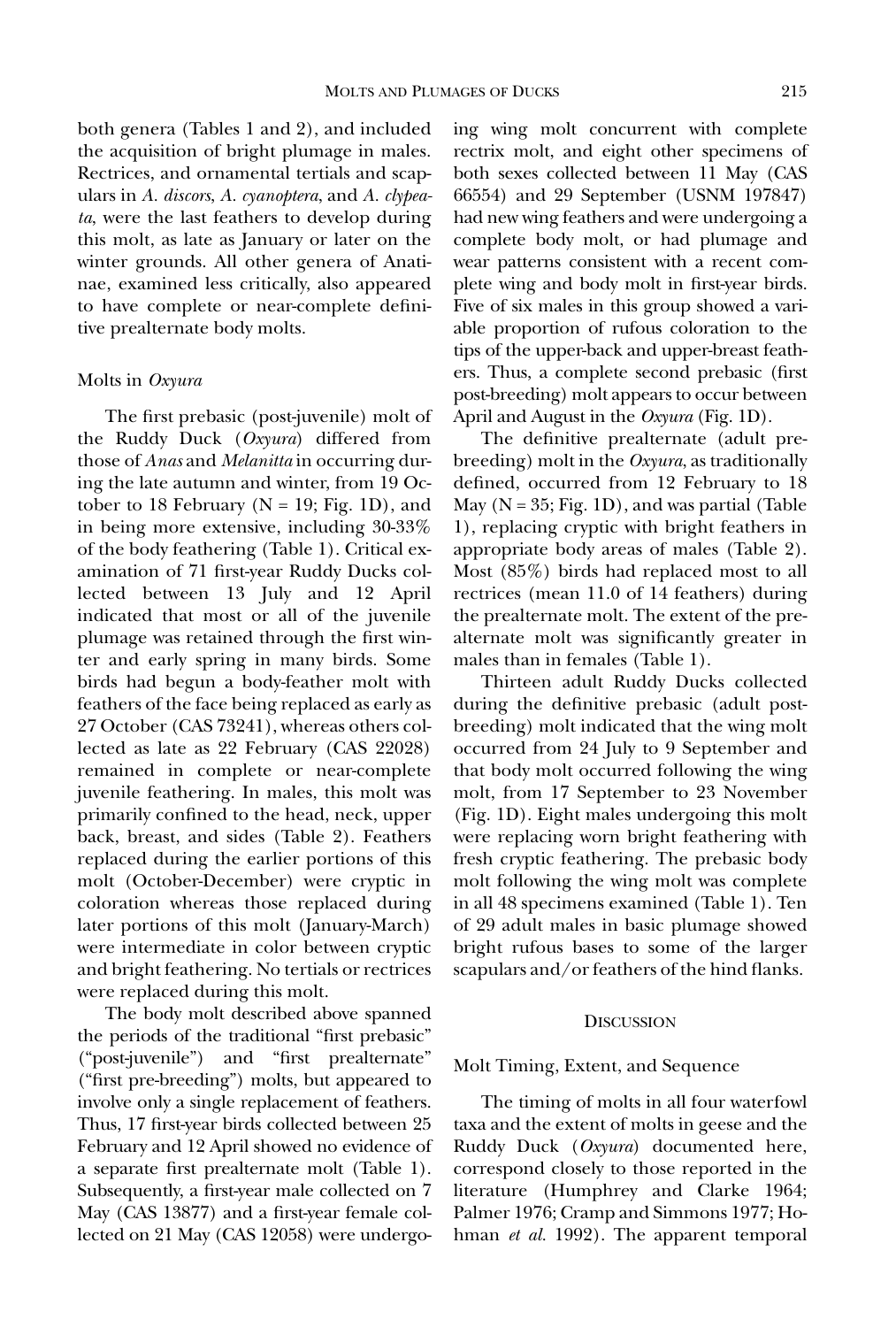shift in the second prebasic (first post-breeding) molt of Ruddy Ducks, from the second autumn to the first spring, may help explain the supposed "double-wing molt" in this species (see Jehl and Johnson 2004). The extent of both the traditional first prebasic (post-juvenile) and the traditional definitive prebasic (adult post-breeding) body molts in Anatine ducks, however, are considerably less extensive than previously reported.

The traditional "first prebasic molt" of Palmer (1976) does not appear to exist in most genera of Anatinae, and likewise may not exist in most or all species of *Anas*, *Aix*, or *Aythya*. Dwight (1914) concluded as much for scoters, but Palmer describes an extensive molt during this period. During protracted molts of several months or more, pigment deposition can vary as a function of hormonal change, irrespective of the timing of feather replacement (Schiøler 1921; Voitkevich 1966; Oring 1968; Cramp and Simmons 1977; see below). In young male ducks, feathers renewed earlier during the juvenile period (July-August) appear to be cryptic, whereas those renewed later (September-December) are brightly colored; yet all might be part of the same molt. Thus, clinal variation in pigment deposition within a single molt may have resulted in the conclusion that two molts occur when, in fact, each follicle may have been activated only once during a single protracted molt. Cryptic feathers have been noted among the brightly colored feathers of first-year male ducks throughout the winter and spring (Oring 1968; Palmer 1976; this study), and these could represent feathers replaced earlier during the traditional first prealternate molt, before hormonal changes controlling pigment saturation had occurred (see below). Alternatively, young ducks continue to develop in size throughout their first autumn (Weller 1957; Oring 1968) and feathers developed during the juvenile period may represent follicles that have matured and been activated for the first time as part of a protracted pre-juvenile molt, rather than consisting of a separate molt. In either case, the traditional first prebasic or post-juvenile molt appears to be absent in many individuals and species of Anatinae, and is rudimentary at best in others. Similar results were reported by others who critically examined this molt (Mendall 1958; Oring 1968; Bellrose and Holm 1994).

In *Anas*, *Melanitta*, and other Anatine genera the traditional "first prealternate" ("first pre-breeding") and "definitive prealternate" ("adult pre-breeding") molts closely resemble, respectively, the first prebasic (post-juvenile) and definitive prebasic (adult postbreeding) molts in Anserinae and the Ruddy Duck (Fig. 1, Tables 1 and 2). These two sets of molts show parallels in timing, extent by body region, and sequence, with replacement of body-feathers succeeding that of the wings, and the tertials, longer scapulars, and rectrices being among the last feathers replaced. The traditional definitive prealternate body molts in most ducks are essentially complete, as is typical of prebasic molts in geese, Ruddy Ducks, and other birds. By contrast, the traditional definitive prebasic body molts in ducks are highly variable both intra- and inter-specifically, apparently being absent in some individuals within most genera, and thus are more typical of prealternate molts in most birds. The molts of the Ruddy Duck differ from those of other ducks primarily (if not solely) in the sequence in which bright pigment-deposition occurs in males. Thus, apart from feather color, the traditional "definitive prealternate" ("adult pre-breeding") body molts of most Anatinae appear homologous with the definitive prebasic (adult post-breeding) body molts of the Ruddy Duck, and vice versa (Fig. 1).

### Molt Cycles versus Color-deposition Cycles

Humphrey and Parkes (1959) regarded plumage brightness as a determinant factor in assigning plumage nomenclature in ducks; however, the mechanisms that control season-specific pigment deposition in feathers are complex and differ among various taxa of birds (Endler *et al.* 1988; Owens and Short 1995; Kimball and Ligon 1999). Seasonal variation in plumage brightness has been correlated with inter-related fluctuations in sex hormones, thyroid secretions, and pituitary gland activity, each of which is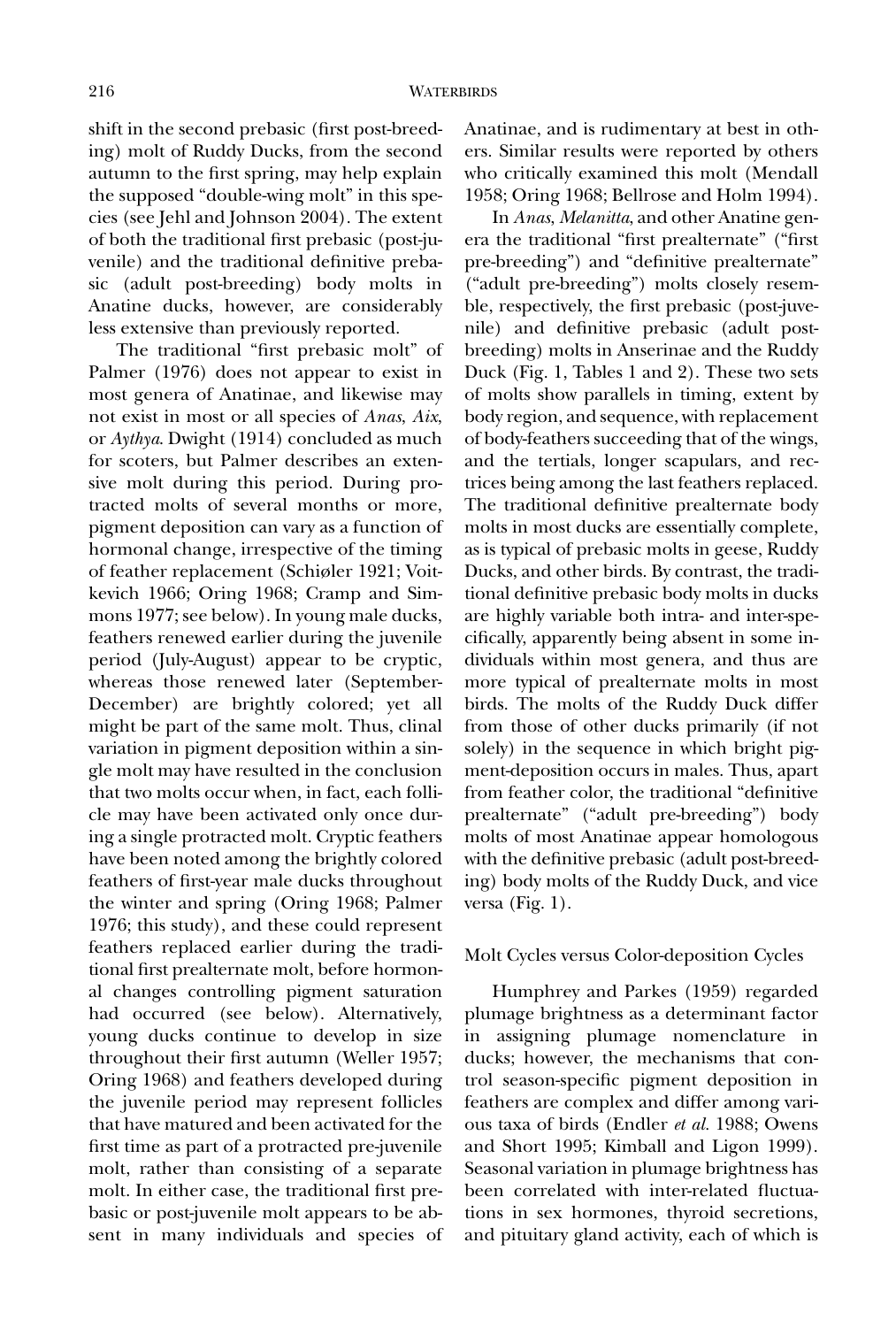variably influenced by genetic control (Voitkevich 1966; Payne 1972). In Anatinae, the bright male plumage has been considered the "neutral" plumage state (Stresemann 1948), being masked by more cryptic feathering in females and summer males by elevated levels of estrogen irrespective of testosterone levels (Voitkevich 1966; Oring 1968; Greij 1973; Endler *et al.* 1988), a pattern that appears to be unique to Anseriformes and Galliformes among North American orders (Kimball and Ligon 1999). Thus, if feather pigmentation is to be considered in defining homologous plumages, the "neutral" (brightly pigmented) plumage of ducks might appropriately be considered the basic plumage. Alternatively, because feather-pigment deposition seems to be under the control of various factors including the sex hormones, it could be considered part of "seasonal, reproductive, developmental, or other phenomena" (Humphrey and Parkes 1959), and therefore should not be a critical factor in determining homologous molts and plumages (see also Howell *et al.* 2004). The repeated acquisition and loss of brightly pigmented male coloration among taxa of the "Mallard (*Anas platyrhynchos*) group" in North America and the Hawaiian Islands, perhaps as determined by no more than two gene pairs (Johnsgard 1961), might support this conclusion.

In the Ruddy Duck, 10 of 25 definitivebasic males showed rufous on the bases of some of the longer scapulars and feathers of the hind flanks. These are among the last feathers replaced during the prebasic molt in ducks (Billard and Humphrey 1972); thus, it appears that the hormonal changes resulting in bright rufous plumage in males were occurring as the prebasic molt was completing in November, accounting for the deposition of rufous pigment to the bases of these feathers. By contrast, five of six birds collected in second-basic plumage showed rufoustipped feathers to the upper back and upper breast, areas of the body where molt commences, indicating that these birds had begun the second prebasic body-feather molt before hormonal changes producing rufous pigment deposition had subsided. The time

period for attainment of bright rufous feathering in male Ruddy Ducks thus may begin as early as November, representing a deferred shift of only 1-2 months from these seasonalspecific pigment-deposition cycles in other Anatine ducks. Likewise, it appears that the second prebasic molt of body feathers can begin before this hormonal period subsides, perhaps as early as April or May, assuming that the wing molt can complete by this time. Variation in these patterns, as related to individual variation in both hormonal activity and molt timing, underscores: (1) that molt and pigment-deposition cycles are independent of each other (Voitkevich 1966); (2) the need to divorce pigment deposition patterns from factors used to determine molt homologies (Howell *et al.* 2004); and (3) that the prebasic molt of the Ruddy Duck correspond to the prealternate molts of Anatinae, with plumage differences explained primarily by a slight shift in the hormonal cycles that control pigment deposition.

## Molt and Plumage Terminology in Anatinae

Under traditional European terminology, the "post-breeding" spring and summer body molts in adult ducks have been assumed to be complete and are linked with the ensuing wing molt (Cramp and Simmons 1977). In addition, this molt occurs before breeding in females of some ducks (Fig. 1), resulting in females breeding in "nonbreeding" plumage. The nomenclature proposed by Humphrey and Parkes (1959) avoids this latter problem by divorcing molt and plumage terminology from that of the breeding cycle. However, based upon apparent homologies with the molts of Anserinae and the Ruddy Duck, it appears that the prebasic and prealternate molts of most Anatinae have been transposed under the conventional H-P system. By re-defining the molts and plumages of male Anatine ducks such that the body molt producing the bright male (and female) plumages in autumn is considered part of the prebasic molt rather than the prealternate molt, an apparent homology presents itself that was previously absent (Fig. 1).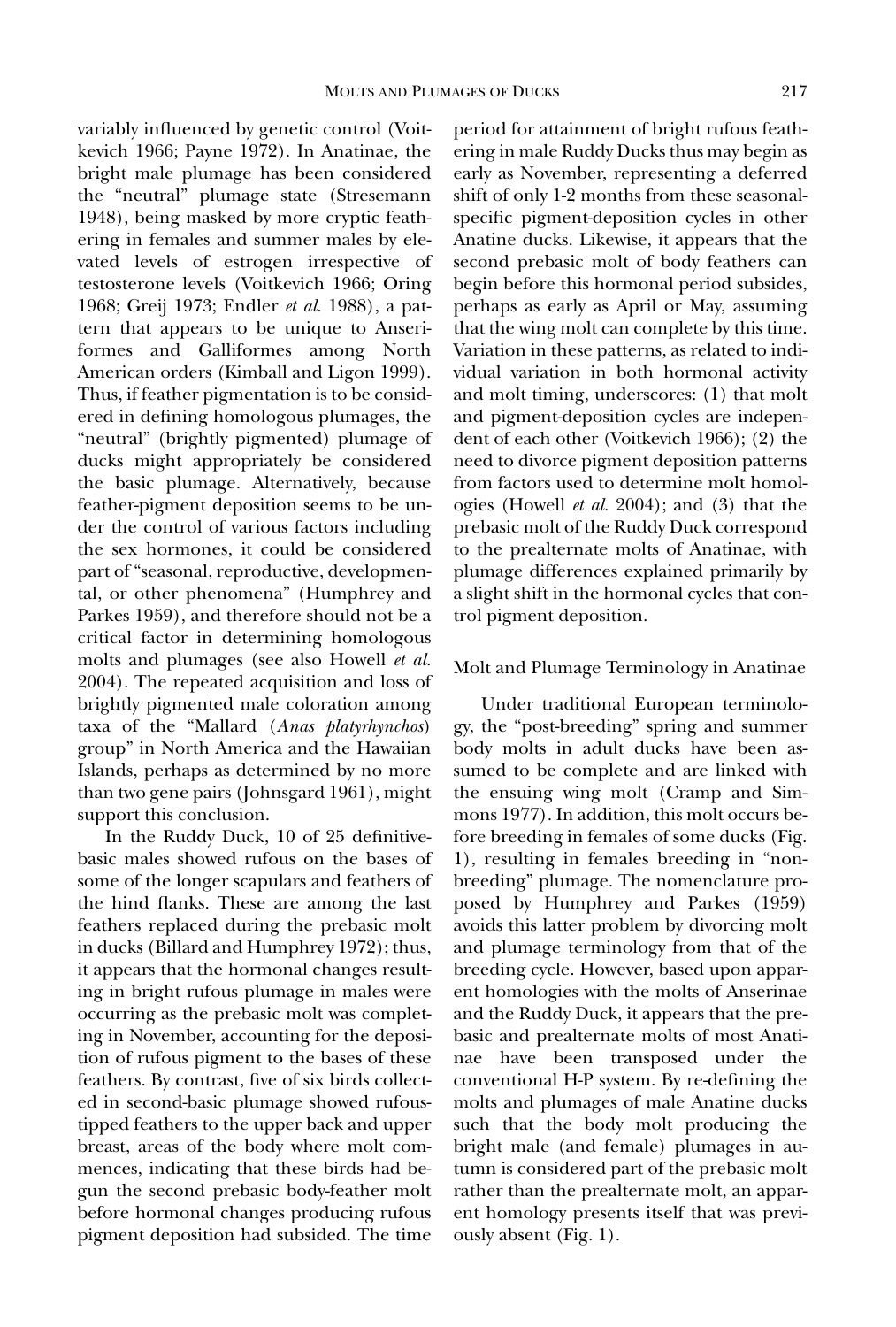Under such a re-interpretation, the putative "first prebasic" molt (Palmer 1976) of *Aix*, *Anas*, and *Aythya*, if it occurs, could be considered a presupplemental molt according to traditional H-P terminology (Thompson and Leu 1994), or an "auxiliary preformative" molt according to the modifications of Howell *et al.* (2003). If present, this first autumn molt could be a novel molt to replace the smaller and poorer-quality juvenal feathers of the face and throat (which may become abraded during feeding), and of the breast and flanks (perhaps to improve water repellency and flotation), rather than being a more extensive and protracted molt homologous to the traditional first prebasic molt of geese and the Ruddy Duck. Following Howell *et al.* (2003), the traditional "first prealternate" molt of Palmer (1976) should be considered the "preformative molt" in most Anatine ducks, homologous to the preformative (traditional first prebasic) molts of geese and Ruddy Ducks (Fig. 1). If only a single first-cycle molt occurs in Ruddy Duck, as suggested by this study, it could be considered the first prealternate molt according to the modifications of Howell *et al.* (2003).

It is possible, as experimental studies have suggested (Voitkevich 1966), that molting is a continuous process interrupted by inhibitors accompanying other energy-demanding processes such as breeding and migration and, thus, it cannot be categorized into evolutionarily meaningful units. It is also possible that, in response to environmental constraints, molts could shift, change in extent, and become "offset" (Palmer 1972). For example, relative to ancestral geese, the prebasic body molts of most Anatine ducks could have evolved to precede the wing molt, become much less complete, and become sexually divergent, while a novel, complete body-feather replacement following the wing molt has evolved and remained fairly static in both sexes and all genera of Anatinae. It seems considerably more likely, however, that prebasic molts have remained relatively static while the hormonal and other mechanisms for brightly pigmented plumage have evolved according to the constraints of breeding and courting regimes (Rohwer and Anderson 1983). Thus, the bright plumages of adult male ducks (other than Ruddy Duck) in late autumn and winter should be considered basic plumages, which are completely renewed annually as in other birds. The ephemeral and highly variable cryptic plumages found in spring and summer presumably have evolved more recently, primarily in those species benefiting from an ensuing camouflaged plumage, and thus should be considered the alternate plumages according to H-P terminology.

#### ACKNOWLEDGMENTS

I thank the following specimen collection curators for assistance: Douglas J. Long and Maureen Flannery (MVZ), Carla Cicero (MVZ), Andy Engilis, Jr. (MWFB), Gary Erickson and Jocelyn Hudon (PMA), and James Dean and Christina Gebhart (USNM). My understanding of molt and plumage strategies and terminology has been greatly enhanced by discussions with Steve N. G. Howell, Danny I. Rogers, and Chris Corben. The manuscript benefited from comments by Edward H. Burtt, Jr., David F. DeSante, Steve N. G. Howell, Danny I. Rogers, and an anonymous reviewer. Funding for the study of molts and plumages was provided to Pyle by the Neotropical Migratory Bird Conservation Act (grant #2601) administered by the U.S. Fish and Wildlife Service. This is Contribution # 207 of the Institute for Bird Populations.

#### LITERATURE CITED

- Bellrose, F. C. and D. J. Holm. 1994. Ecology and management of the Wood Duck. Stackpole Books, Mechanicsburg, Pennsylvania.
- Billard, R. S. and P. S. Humphrey. 1972. Molts and plumages in the Greater Scaup. Journal of Wildlife Management 36: 765-774.
- Carney, S. M. 1992. Species, age and sex identification of ducks using wing plumage. U.S. Fish and Wildlife Service, Washington D.C.
- Cramp, S. and K. E. L. Simmons (Eds.). 1977. The birds of the western Palearctic, Vol. I. Oxford University Press, Oxford, United Kingdom.
- Delacour, J. and E. Mayr. 1945. The family Anatidae. Wilson Bulletin 57: 3-55.
- Dement'ev, G. P. and N. A. Gladkov (Eds.). 1952. Birds of the Soviet Union, Vol. IV. Gosudarstvennoe Izdatel'stvo "Sovetskaya Nauka", Moscow.
- Dwight, J. 1914. The moults and plumages of the scoters, genus *Oidemia*. Auk 31: 293-308.
- Endler, B., B. Rahmig and E. Rutschke. 1988. On the hormonal regulation of the sexual and seasonal dimorphism of the Mallard (*Anas platyrhynchos*). Proceedings of the International Ornithological Congress 2: 2234-2239.
- Greij, E. D. 1973. Effects of sex hormones on plumages of the Blue-winged Teal. Auk 90: 533-551.
- Hochbaum, H. A. 1944. The Canvasback in a prairie marsh. Monumental Printing Company, Baltimore, Maryland.